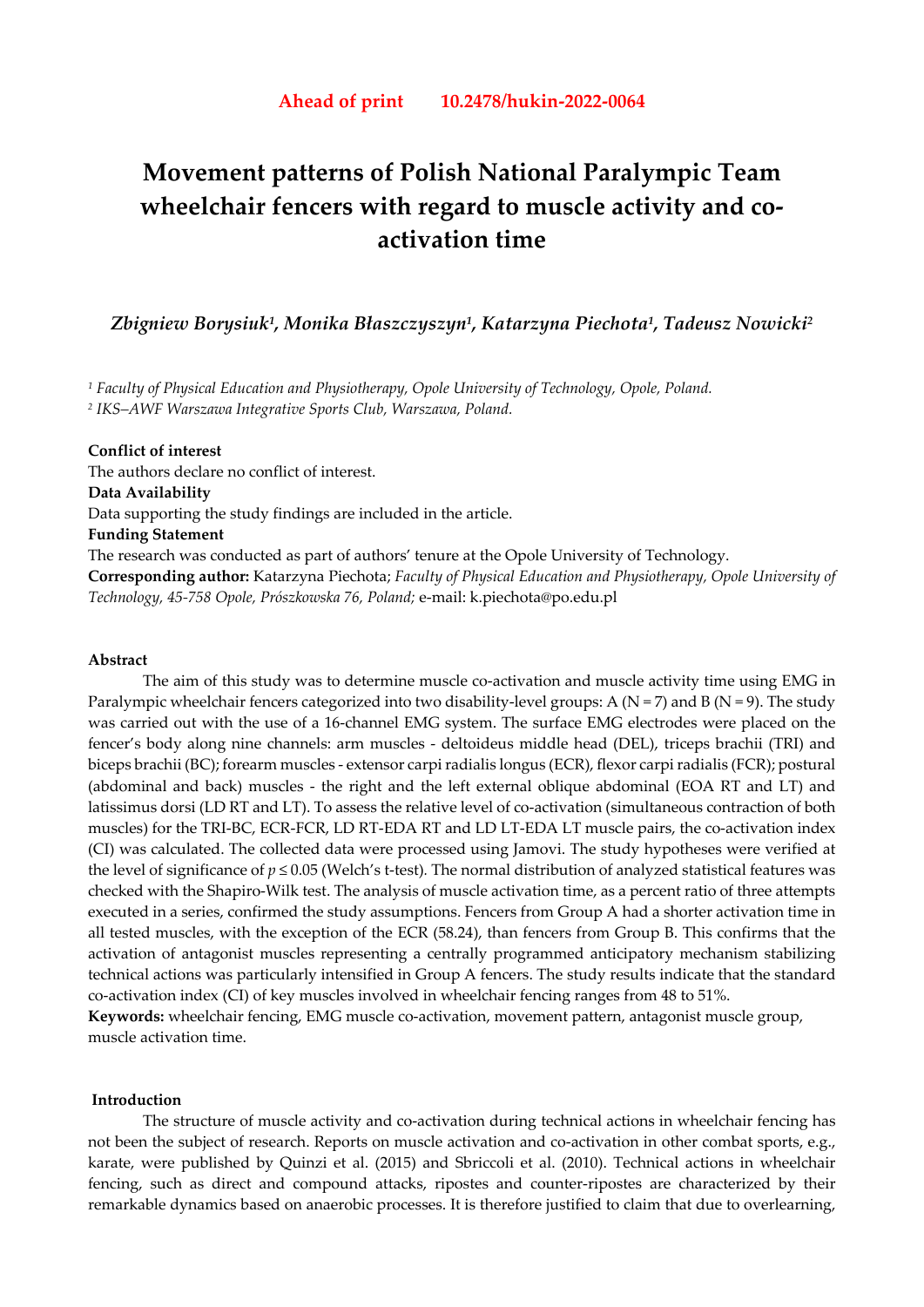higher levels of activity of antagonistic and agonistic muscles are reached in wheelchair fencing training, which should be reflected in higher muscle co-activation indices (CI). A factor reinforcing the co-activation process is the anticipatory activation of postural muscles, which contributes to the effectiveness of the direct fencing thrust to a visual stimulus.

The recorded EMG signal structure during fencing attacks is a key factor in assessing the correct movement pattern, mainly the sequence of activation of muscle groups in response to a given stimulus. Wheelchair fencers under study were categorized into two disability-level groups: Group A - amputees or individuals with mild paralysis of the lower limbs; and Group B - athletes with spinal cord injuries and paraplegia and paresis of the arms. The movement patterns in Group B fencers were found to be most often modified in subsequent actions, along with varying bioelectrical muscle tensions. In contrast, fencers from Group A generated relatively low tension levels with a similar activation pattern of selected muscles. According to the recorded pattern of muscle activation during a direct thrust to a visual stimulus (a movement of the coach's blade), the fencer's muscles of the upper limb, abdomen and back are the first to be activated, constituting a specific postural system (Borysiuk et al., 2020a; Farrokhian et al., 2021; Ying-ki et al., 2010, 2013).

The recording of bioelectrical activity of muscles can demonstrate significant differences among athletes, even in repetitive motor activities. These differences usually concern EMG signal values, times of muscle activation, fatigue processes, but also the concurrent activities of muscle pairs, i.e., muscle coactivation, when agonist and antagonist muscles simultaneously co-contract within a joint (Klass et al., 2007; Le et al., 2017; Lundy-Ekman, 2013; Riemann and Lephart, 2002). Co-activation refers to two muscles contracting at the same time, expressed by the percent of movement in which both muscles are simultaneously active. Most commonly, muscle co-activation can be calculated from pre-recorded muscle contractions (activity) using surface EMG. However, a decrease in the co-activation index, calculated as antagonistic muscle activity divided by agonistic muscle activity, indicates a higher level of agonistic activity or a lower level of antagonistic activity resisting the movement (Barrata et al., 1988; Farrokhian et al., 2021; Hamada et al., 2000; Kellis et al., 2003; Sale, 2004). The co-activation mechanism is important for the stabilization of given joints, and it promotes motor control of particular actions (Aagaard et al., 2000; Bazzucchi et al., 2004, 2006; Sbriccoli et al., 2010).

The main research tool in the present study was surface electromyography (sEMG) used to determine the onset of activation of particular muscles and co-activation of muscle pairs: TRI-BC, ECR-FCR, LD RT-EOA RT, LD LT-EOA LT. The following assumptions were made:

- the muscles of the abdomen and the back play a significant role in the muscle activation structure, and they are activated earlier, i.e., at the same time as the activation of the sword arm extensor (TRI);
- longer activation of most muscles in Group B fencers is expected since these muscles play a stabilizing role, protecting against injuries;
- with regard to co-activation indices, due to similar patterns of recruitment of fast motor units, no significant differences are expected between wheelchair fencers from Groups A and B.

# **Methods**

#### *Participants*

 Sixteen wheelchair fencers of the Polish National Paralympic Team (7 in Group A, and 9 in Group B) took part in the study. The fencers' mean characteristics were:

Group A: age (years) – 33.58 ( $\pm$  6.26), body height (m) – 1.74 ( $\pm$  0.08), body mass (kg) – 69.01 ( $\pm$  8.92), training experience (years)  $-15.28 \ (\pm 6.31)$ ;

Group B: age (years) – 31.33 ( $\pm$  9.68), body height (m) – 1.64 ( $\pm$  0.10), body mass (kg) – 58.66 ( $\pm$  10.29), training experience (years) – 7.01 ( $\pm$  2.41).

All the fencers were right-handed, represented a high international sporting level, and included multiple medal winners of the Paralympic Games.

# *Measures*

 The study was approved by the Bioethics Committee of the Opole Medical Chamber (Resolution No. 237 of 13 December 2016), and it was in accordance with the Declaration of Helsinki guidelines regarding the conduct of clinical trials on humans.

The study was conducted using a 16-channel EMG system (Noraxon, DTS, Desktop Direct Transmission System, Scottsdale, Arizona, USA) with 16-bit sampling accuracy at 1500 Hz. The MyoResearch XP Master Edition for DTS Noraxon system was used for data analysis. To synchronize the EMG system, a wireless unit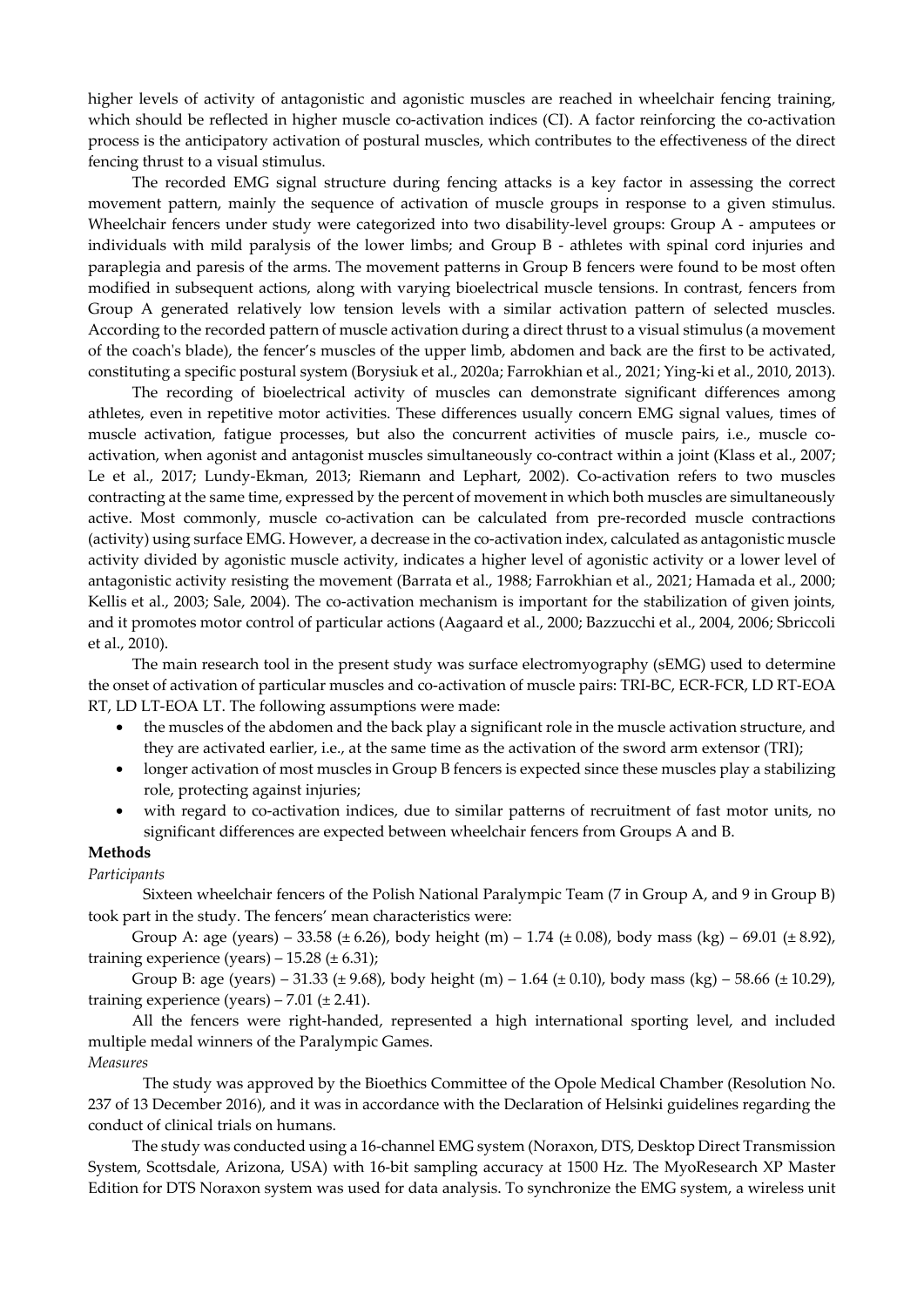(a 3-axis wireless DTS 3D accelerometer sensor with the nominal output range of +/- 6 g, sensitivity of +/- 0.67 V/g, and bandwidth of 5 Hz – 1.8 kHz) was used to transmit the EMG signal directly to the PC. The EMG signals were subjected to data rectification.

The sequence of bioelectrical muscle activity was determined by manually selecting the onset and offset of the raw recording of a particular muscle activity while observing the EMG signal waveform (Crotty et al., 2021).

The testing procedure followed the SENIAM project guidelines (Hermens et al., 2000). The sets of fencing actions were divided into three attempts in a single set of direct thrusts to a visual stimulus.

Muscle activity time was determined on the basis of three attempts performed in one set. The attempts were divided into single sequences. The activity time was calculated as the percent ratio of three attempts to the time of the whole activity.

#### *Co-activation Index (CI)*

To assess the relative level of co-activation (simultaneous contraction of both muscles) for the TRI-BC, ECR-FCR, LD RT-EDA RT or LD LT-EDA LT muscle pairs, the co-activation index (CI) was calculated following the methodology by Falconer and Winter (Falconer and Winter, 1985; Nagai et al., 2011) using the equation:

$$
CI = \frac{2I_{ant}}{I_{total}} \times 100\%
$$

where: I<sub>ant</sub> - the area of total antagonist muscle activity expressed as:

$$
I_{\text{ant}} = \int_{t_1}^{t_2} \text{EMG}_{\text{ANT1}}(t)dt + \int_{t_2}^{t_3} \text{EMG}_{\text{ANT2}}(t)dt
$$

where:  $t_1-t_2$  - the time period during which  $EMG_{\text{ANT1}}$  is lower than  $EMG_{\text{ANT2}}$ ;  $t_2$  -  $t_3$  - the time period during which EMGANT2 is lower than EMGANT1; Itotal - the integral of the sum of EMGANT1 and EMGANT2 during the execution of the task. Data were calculated using the following equation:

$$
I_{\text{total}} = \int_{t_1}^{t_3} [\text{EMG}_{\text{agon}} + \text{EMG}_{\text{ant}}](t) dt
$$

#### *Design and Procedures*

 The tests were preceded by a 20-25-min individual warm-up which prepared fencers for the tests. During the tests EMG electrodes were placed on the fencer's body along nine channels: arm muscles (DEL, TRI and BC), forearm muscles (ECR, FCR), the external abdominal oblique muscles and the back muscle (EOA RT and LT, LD RT and LT).

Prior to the execution of the attempts, a fencing platform with the fencer's wheelchair was set up, and the distance from the tip of the fencer's weapon to the coach's flexed arm was measured. The correct distance between the fencer and the coach was the distance between the end of the fencer's weapon and the coach's elbow (Borysiuk et al., 2020a). An accelerometer placed on the guard of the coach's weapon was used to indicate the fencer's response to the coach's blade motion. The coach initiated three attempts of direct thrusts to a visual stimulus (coach's blade movement from parry quarte to parry sixte) in one set (Photo 1). *Statistical Analysis* 

 The collected data were processed using Jamovi (R Core Team, 2021; Lenth, 2020). The study hypotheses were verified at the level of significance of *p* ≤ 0.05 (Welch's t-test)*.* The normal distribution of analyzed statistical features was checked with the Shapiro-Wilk test.

### **Results**

Figures 1a and 1b and Table 1 present the activity times from the three attempts in one set and the time of the whole muscle activity (0-7) to a visual stimulus. The values shown are taken from data of two representative fencers from Groups A and B.

 Table 1 shows the muscle activation times as a ratio (%) of three performed attempts to total activity time of a given muscle in one set. Group A fencers demonstrated shorter activation time in almost all muscles, except for the ECR (58.24), than Group B fencers.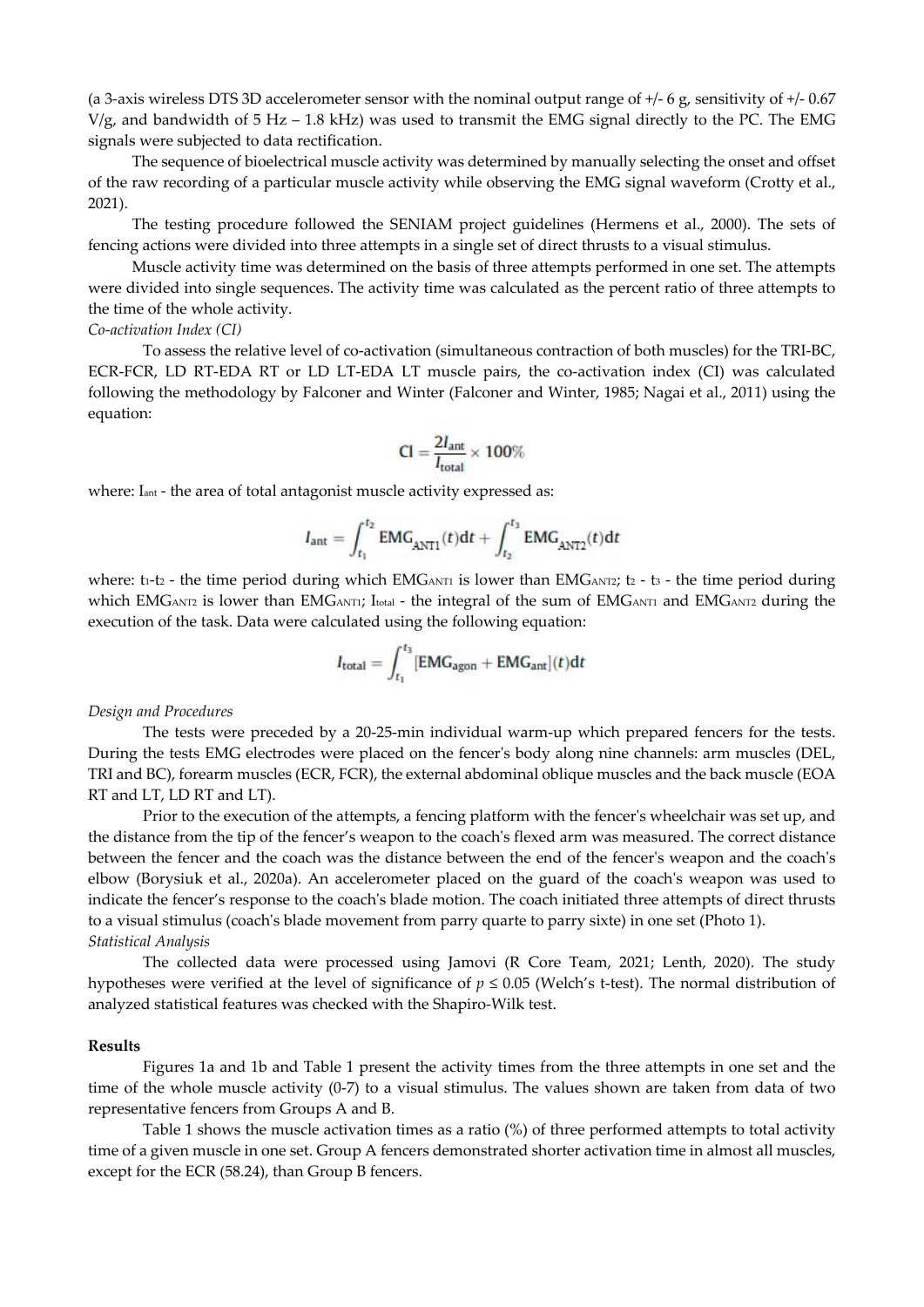Postural muscles (abdominal and back) were activated faster, which confirms the validity of the postural muscle activation sequence. This is due to the activation of antagonist muscles representing a centrally programmed anticipatory mechanism affecting the stabilization of technical actions.

Table 2 and Figures 2a-2d illustrate the co-activation values (in response to a visual stimulus) in three thrusting attempts in one set among the fencers from Groups A and B.

Data from Figures 2a and Table 2 indicate a high effect size [1.02] underlining the significance of forearm muscle pairs (ECR – FRC) in the movement pattern structure in wheelchair fencers from Group A.

The effect size was high [0.94] reflecting the significance of left-side pairs of muscles of the back and the abdomen (LD LT-EOA LT) for Group B fencers. The study confirmed the significance of postural muscles in the movement pattern structure for right-handed wheelchair fencers from Group B (Figure 2d, Table 2).

#### **Discussion**

EMG studies of athletes with physical disabilities in fencing are gaining increasingly more recognition in the world of sport. As a result also the awareness of the role of competitive sports in improving the health and quality of life of people with disabilities grows within the general population. Thanks to the use of EMG, a number of interesting research prospects have appeared in the area of Paralympic disciplines, for example, the bench press. Gołaś et al. (2017) demonstrated that disabled lifters performed each task with the complete involvement of the central nervous system in the control and regulation of motor activities (mainly complex tasks with participants' awareness during the movement). The CNS is mainly responsible for the activation of particular muscle groups according to a predetermined sequence known as the movement pattern, including biofeedback (feedback during movement) (Nichols et al., 1999). The mentioned authors demonstrated increased synchronization of motor units together with a greater involvement of particular groups of muscles of the upper limbs during the bench press exercise. All changes in the activation of particular muscles should be analyzed in accordance with the adopted structure of performed movement, both in able-bodied and disabled athletes.

The research of movement patterns among wheelchair fencers constitutes an innovative approach addressing the current needs of high-performance athletes. The present study is the first one in literature to use the EMG to determine muscle co-activation and muscle activity time in Paralympic wheelchair fencers. Our results revealed that the co-activation index between 48 and 51% ensures full coordination of movements and, as a significant indicator of movement synergy, a high level of motor coordination, including postural balance.

Reports of muscle co-activation in fencers by, among others, Pensini et al. (2002), indicate a significant positive effect of eccentric training on the range of motion during the lunge (by increasing agonist work during voluntary activation and decreasing antagonist co-activation). Di Cagno et al. (2020) as well as Gutierrez-Davila et al. (2014) reported similar findings in their studies on eccentric work during the lunge and the advance-advance lunge.

Consistent with previous studies of wheelchair fencers' movement patterns in response to visual stimuli (Borysiuk et al., 2020a, 2020b), the importance of postural muscles (abdominal and back) should be emphasized in fencing training. The activity of these muscles constitutes a set of postural stabilization factors. This mechanism determines the specificity of neuromuscular control in wheelchair fencers (Borysiuk et al., 2018; Quinzi et al., 2013, 2014; Sbriccoli et al., 2010). A fencing attack to the opponent's trunk requires decisive and maximum speed execution. A wheelchair fencing duel is characterized by particular dynamics, and it makes the fencers simultaneously engage multiple pairs of muscles, such as muscles of the upper limb, abdomen and back. Wheelchair fencing is classified as a combat sport in which coordination predispositions prevail together with motor abilities such as endurance, and movement characteristics such as explosiveness (Borysiuk et al., 2020a). Moreover, wheelchair fencers are also characterized by their high precision of technical actions combined with the coordinated activity of the muscles of the sword arm and with core stability. These characteristics mean that studies of co-activation strategies (Quinzi et al., 2015) can yield valuable information about the work of key opposing muscles.

Studies of muscle co-activation show that wheelchair fencers are characterized by varying patterns of muscle co-activation indices expressed in percent. In view of actions to a visual stimulus (thrusts to the trunk in response to the coach's blade motion), wheelchair fencers from Group A demonstrated higher co-activation of the right-side postural muscles of the back and the abdomen (50.94), and of upper limb muscle pairs: ECR-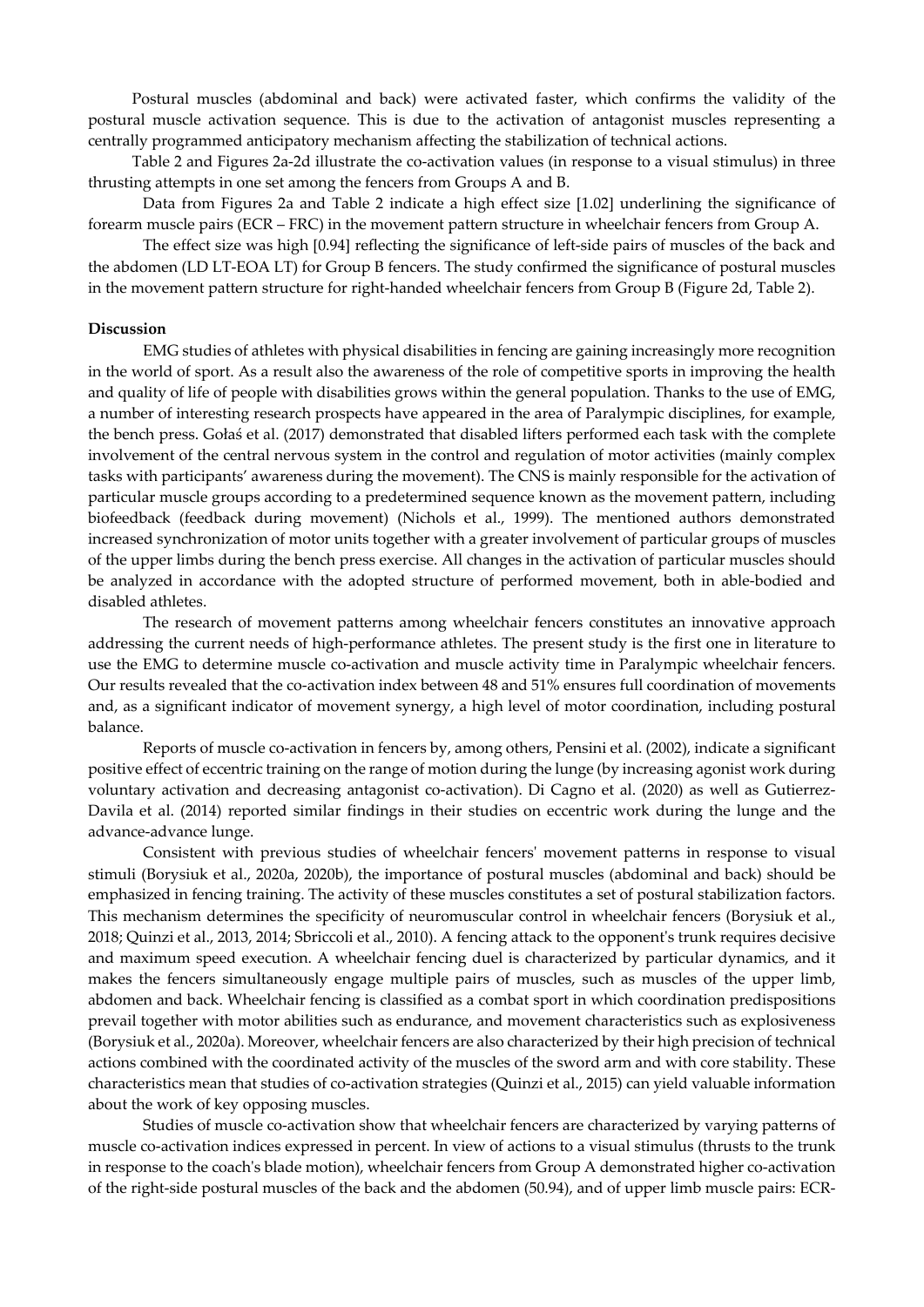FCR (50.75) and TRI-BC (47.99). In contrast, Group B fencers reported higher co-activation only for left-side postural muscle pairs (50.54). As confirmed by other authors, higher antagonist muscle activity levels were also observed in elite athletes (karate competitors) as opposed to novice athletes (Purves, 2012; Quinzi et al., 2015).

 In offensive fencing actions to a visual stimulus the muscles with higher differences in the activity of given pairs, as confirmed in the present study, included the upper limb muscles in Group A fencers: ECR-FCR [Cohen's  $d = 1.02$ ], and the postural muscles on the left side: LD LT-EOA LT in Group B fencers [Cohen's  $d =$ 0.94]. This demonstrates the high specialization of the leading muscles in response to a given visual stimulus with regard to the quality of wheelchair fencing technique. The pattern of wheelchair fencers' psycho-motor responses in earlier studies (Borysiuk et al., 2020a, 2020b) corresponds with the results of analysis of coactivation of selected muscle pairs in the present study. It can be assumed that during long-term learning of the technique by wheelchair fencers, due to motor control, some kind of "re-modelling" takes place resulting in an increase in the co-activation indices of postural muscles and forearm muscles determining the effectiveness of target hitting.

Based on the APA phenomenon (Borysiuk et al., 2020a), the activation of postural muscles determines the effectiveness of fencing techniques in able-bodied fencers and fencers with disabilities, which demonstrates the similarity of movement patterns in both groups. On the other hand, the activation of the left latissimus dorsi has a supporting function for the trunk, but not only because it is a component of the movement pattern which determines the speed of action in the context of% MVC EMG (high values).

The analysis of muscle activation time as a percent ratio of three performed attempts in a set confirmed the study assumptions. It turned out that fencers from Group A displayed faster activation in almost all muscles except for the ECR (58.24) compared to fencers from Group B. It can be said that postural muscles (abdominal and back) are activated faster, which confirms the validity of the sequence of postural muscle activation consistent with the movement pattern of wheelchair fencers (Borysiuk et al., 2020a). This is due to the activation of antagonist muscles representing a centrally programmed anticipatory mechanism affecting the stabilization of technical actions. On this basis, a general assumption that there is a longer activation time of most of the muscles in Group B fencers in intergroup comparisons can be accepted. These muscles play a stabilizing function protecting against injury and trauma. Finally, it can be assumed that the studied Paralympic wheelchair fencers representing two different disability-level groups demonstrated the desired standard co-activation index (CI) of their key muscles, within the approximate range of 48-51%. For future studies and generalization of results, however, the sample size should be increased.

#### **Practical implications**

Although selected components of wheelchair fencing technique were assessed in previous research, the present study is the first to analyze the movement pattern described by the complex reaction time representing muscle activation and the level of bioelectric signals expressed with EMG. This new approach emphasizes the significant role of the work of postural muscles (back and abdominal) in training of offensive actions in wheelchair fencing, which mostly involves individual sessions (practical lessons) with coaches and free duels with teammates. In view of the above findings, it is recommended that postural muscles exercises be included in explosive strength training in wheelchair fencing. The activation of additional motor units should contribute to greater coordination and enhance movement speed in fencers.

# **Conclusions**

- 1. Group A fencers displayed higher co-activation levels in postural muscles: back and abdominal muscles on the right side (50.94); and the upper limb muscle pairs: ECR-FCR (50.75) and TRI-BC (47.99). Group B fencers had higher co-activation values only for postural muscle pairs on the left side (50.54). This indicates that the opposite side to the attacking arm constitutes the postural basis for offensive actions of fencers with more severe levels of disability.
- 2. Fencers from Group A had a shorter activation time in all tested muscles, with the exception of the ECR (58.24), compared to fencers from Group B. This confirms the activation of antagonist muscles representing a centrally programmed anticipatory mechanism stabilizing technical actions as particularly intensified in Group A fencers.
- 3. The study results indicate that the standard co-activation index (CI) of key muscles involved in wheelchair fencing ranges from 48 to 51%.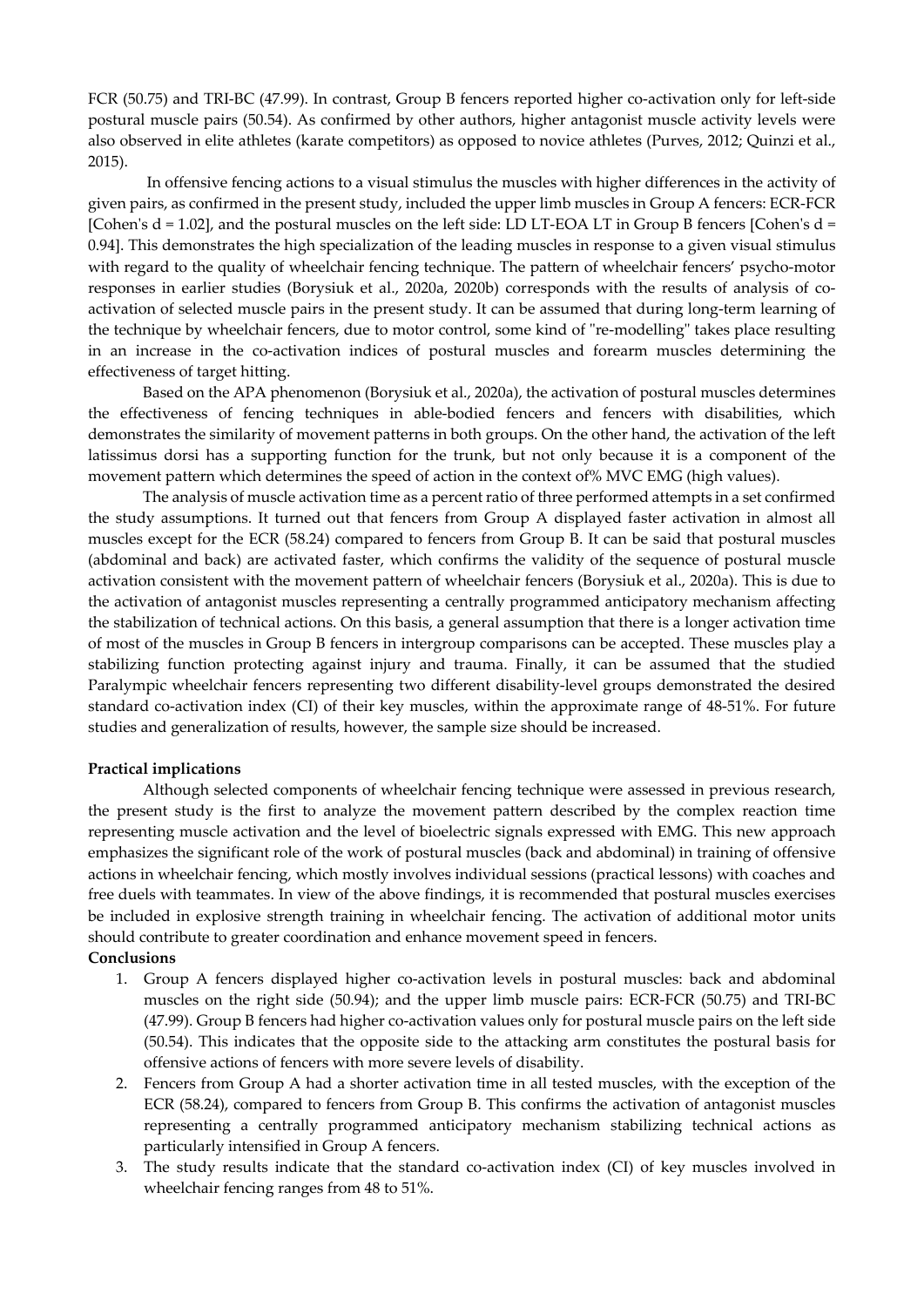#### **References**

- Aagaard, P., Simonsen, E. B., Andersen, J. L., Magnusson, S. P., Bojsen-Moller F., & Dyhre-Poulsen, P. (2000). Antagonist muscle coactivation during isokinetic knee extension. *Scandinavian Journal of Medicine & Science in Sports, 10*(2), 58–67.
- Baratta, R., Solomonow, M., Zhou, B. H., Letson, D., Chuinard, R., & D'Ambrosia, R. (1988). Muscular coactivation. The role of the antagonist musculature in maintaining knee stability. *American Journal of Sports Medicine, 16*(2), 113–122.
- Bazzucchi, I., Sbriccoli, P., Marzattinocci, G., & Felici F. (2006). Coactivation of the elbow antagonist muscles is not affected by the speed of movement in isokinetic exercise. *Muscle Nerve, 33*(2), 191–199.
- Bazzucchi, I., Felici, F., Macaluso, A., & De Vito, G. (2004) Differences between young and older women in maximal force, force fluctuations, and surface EMG during isometric knee extension and elbow flexion. *Muscle Nerve, 30*(5)*,* 626–635.
- Borysiuk, Z., Nowicki, T., Błaszczyszyn, M., & Piechota, K. (2020a). Neuromuscular, Perceptual, and Temporal Determinants of Movement Patterns in Wheelchair Fencing: Preliminary Study. *BioMed Research International,* vol. 2020, 1-8. https://doi.org/10.1155/2020/6584832
- Borysiuk, Z., Nowicki, T., Piechota, K., Błaszczyszyn, M., Konieczny, M., & Witkowski, M. (2020b). Movement patterns and sensori-motor responses: comparison of men and women in wheelchair fencing based on the Polish Paralympic team. *Archives of Budo, 16*, 19-26.
- Borysiuk, Z., Markowska, N., Czyż, S., Konieczny, M., Pakosz, P., & Kręcisz, K. (2018). Fencing flèche performed by elite and novice épéeists depending on type of perception. *Archives of Budo*, *14*, 179-187.
- Crotty, E. D., Furlong, L. A. M., Hayes, K., & Harrison, A. J. (2021). Onset detection in surface electromyographic signals across isometric explosive and ramped contractions: a comparison of computer-based methods. *Physiological Measurement*, *12*, *42*(3). https://10.1088/1361-6579/abef56
- Di Cagno, A., Iuliano, E., Buonsenso, A., Giombini, A., Di Martino, G., Parisi, A., Calcagno, G., & Fiorilli, G. (2020). Effects of Accentuated Eccentric Training vs Plyometric Training on Performance of Young Elite Fencers. *Journal of Sports Science and Medicine, 19*, 703-713.
- Falconer, K., & Winter, D. A. (1985). Quantitative assessment of co-contraction at the ankle joint in walking. *Electromyography and Clinical Neurophysiology*, *25*(2-3), 135-49.
- Farrokhian, S., Hemati Alamdarloo, G., & Asadmanesh, E. (2021). The effectiveness step functional training on static balance, dynamic balance and flexibility of females with intellectual disability. *Baltic Journal of Health and Physical Activity*, 13(3), 63-70.
- https://doi.org/10.29359/BJHPA.13.3.08
- Gołaś, A., Zwierzchowska, A., Maszczyk, A., Wilk, M., Stastny, P., & Zając, A. (2017). Neuromuscular Control During the Bench Press Movement in an Elite Disabled and Able-Bodied Athlete. *Journal of Human Kinetics*, *60,* 209-215. https://doi:10.1515/hukin-2017-0110
- Gutiérrez-Dávila, M., Zingsem, C., Gutiérrez-Cruz, C., Giles, F. J., & Rojas, F. J. (2014) Effect of uncertainty during the lunge in fencing. *Journal of Sports Science and Medicine*, *13*, 66-72.
- Hamada, T., Sale, D. G., MacDougall, J. D., & Tarnopolsky, M. A. (2000). Postactivation potentiation, fibre type, and twitch contraction time in human knee extensor muscles. *Journal of Applied Physiology*, *88*, 2131– 2137.
- Hermens, H. J., Freriks, B., Disselhorst-Klug, C., & Rau, G. (2000). Development of recommendations for SEMG sensors and sensor placement procedures. *Journal of Electromyography and Kinesiology*, *10*(5), 361–374.
- Kellis, E., Arabatzi, F., & Papadopoulos, C. (2003) Muscle co-activation around the knee in drop jumping using the co-contraction index. *Journal of Electromyography and Kinesiology*, *13*(3), 229–238.
- Klass, M., Baudry, S., & Duchateau, J. (2007). Voluntary activation during maximal contraction with advancing age: a brief review. *European Journal of Applied Physiology*, *100*(5), 543–551. https://doi:10.1007/s00421- 006-0205-x
- Le, P., Best, T. M., Khan, S. N., Mendel, E., & Marras, W. S. (2017). A review of methods to assess coactivation in the spine. *Journal of Electromyography and Kinesiology*, *32*, 51-60. https://doi.org/10.1177/0018720817738598
- Lenth, R. (2020). *Estimated Marginal Means, aka Least-Squares Means*. R package. https://cran.rproject.org/package=emmeans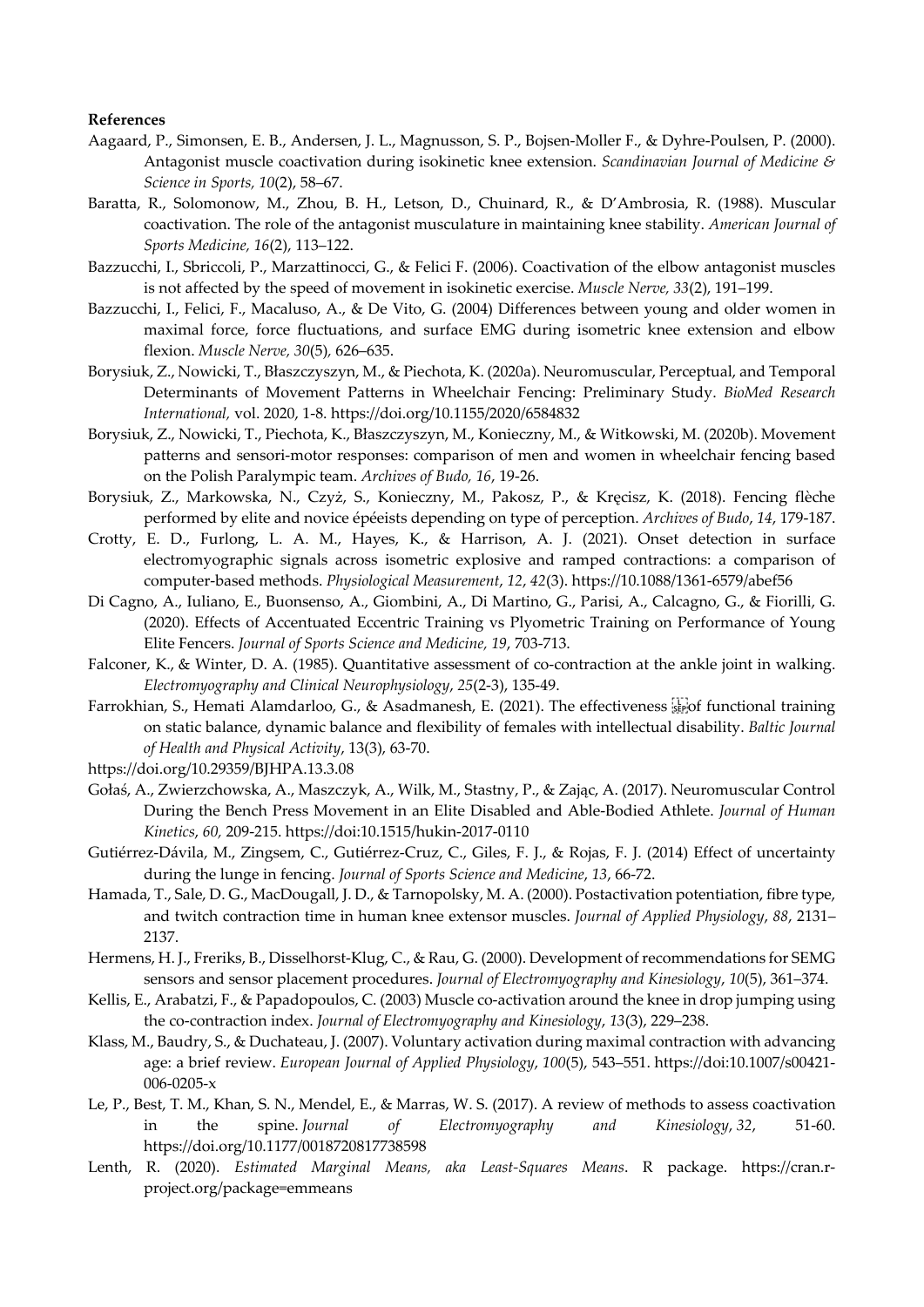- Lundy-Ekman, L. (2013). *Neuroscience* E-Book: Fundamentals for Rehabilitation (4th ed.). Elsevier Health Sciences, 190–220.
- Nagai, K., Yamada, M., Uemura, K., Yamada, Y., Ichihashi, N., & Tsuboyama, T. (2011). Differences in muscle coactivation during postural control between healthy older and young adults. *Archives of Gerontology and Geriatrics*, *53*, 338-343. https://doi:10.1016/j.archger.2011.01.003
- Nichols, T. R., Cope, T. C. &, Abelew, T. A. (1999). Rapid Spinal mechanism of motor control. *Exercise and Sport Sciences Reviews*, *27*, 255–284.
- Pensini, M., Martin, A., & Maffiuletti, N.A. (2002). Central versus peripheral adaptations following eccentric resistance training. *International Journal of Sports Medicine, 23*, 567-574.
- Purves, D. (2012). *Neuroscience*. Sinauer Associates.
- R Core Team (2021). R: *A Language and environment for statistical computing*. (Version 4.0) [Computer software]. (R packages retrieved from MRAN snapshot 2021-04-01). https://cran.r-project.org
- Riemann, B. L., & Lephart, S. M. (2002). The Sensorimotor System, Part II: The Role of Proprioception in Motor Control and Functional Joint Stability. *Journal of Athletic Training*, *37*(1), 80–84.
- Sale, D. (2004). Postactivation potentiation: Role in performance*. British Journal of Sports Medicine, 38*, 386–387.
- Sbriccoli, P., Camomilla, V., Di Mario, A., Quinzi, F., Figura, F., & Felici, F. (2010). Neuromuscular control adaptations in elite athletes: the case of top level karateka. European *Journal of Applied Physiology*, *108*(6), 1269–1280.
- Quinzi, F., Camomilla, V., Felici, F., Di Mario, A., & Sbriccoli, P. (2015). Agonist and antagonist muscle activation in elite athletes: influence of age*. European Journal of Applied Physiology*, *115*, 47–56. https://doi:10.1007/s00421-014-2990-y
- Quinzi, F., Sbriccoli, P., Alderson, J., Di Mario, A., & Camomilla, V. (2014). Intra-limb coordination in karate kicking: effect of impacting or not impacting a target. *Human of Movement Science*, *33*, 108–119.
- Quinzi, F., Camomilla, V., Felici, F., Di Mario, A., Sbriccoli, P. (2013). Differences in neuromuscular control between impact and no impact roundhouse kick in athletes of different skill levels. *Journal of Electromyography and Kinesiology*, *23*(1), 140–150.
- Ying-ki, F., Derwin, K. C. C., Chan, K. C., Kim, M. C., & Bik-chu, C. (2013). Is the Wheelchair Fencing Classification fair enough? A kinematic analysis among world-class wheelchair fencers. *European Journal of Adapted Physical Activity*, *6*(1), 17-29. https://doi:10.5507/euj.2013.002
- Ying-ki, F., Chow, B. C., Fong, D. T. P., & Chan, K. M. (2010). A kinematic analysis of trunk ability in wheelchair fencing: a pilot study [Paper presentation]. Conference: XXVIII International Conference on Biomechanics in Sports January, 126-129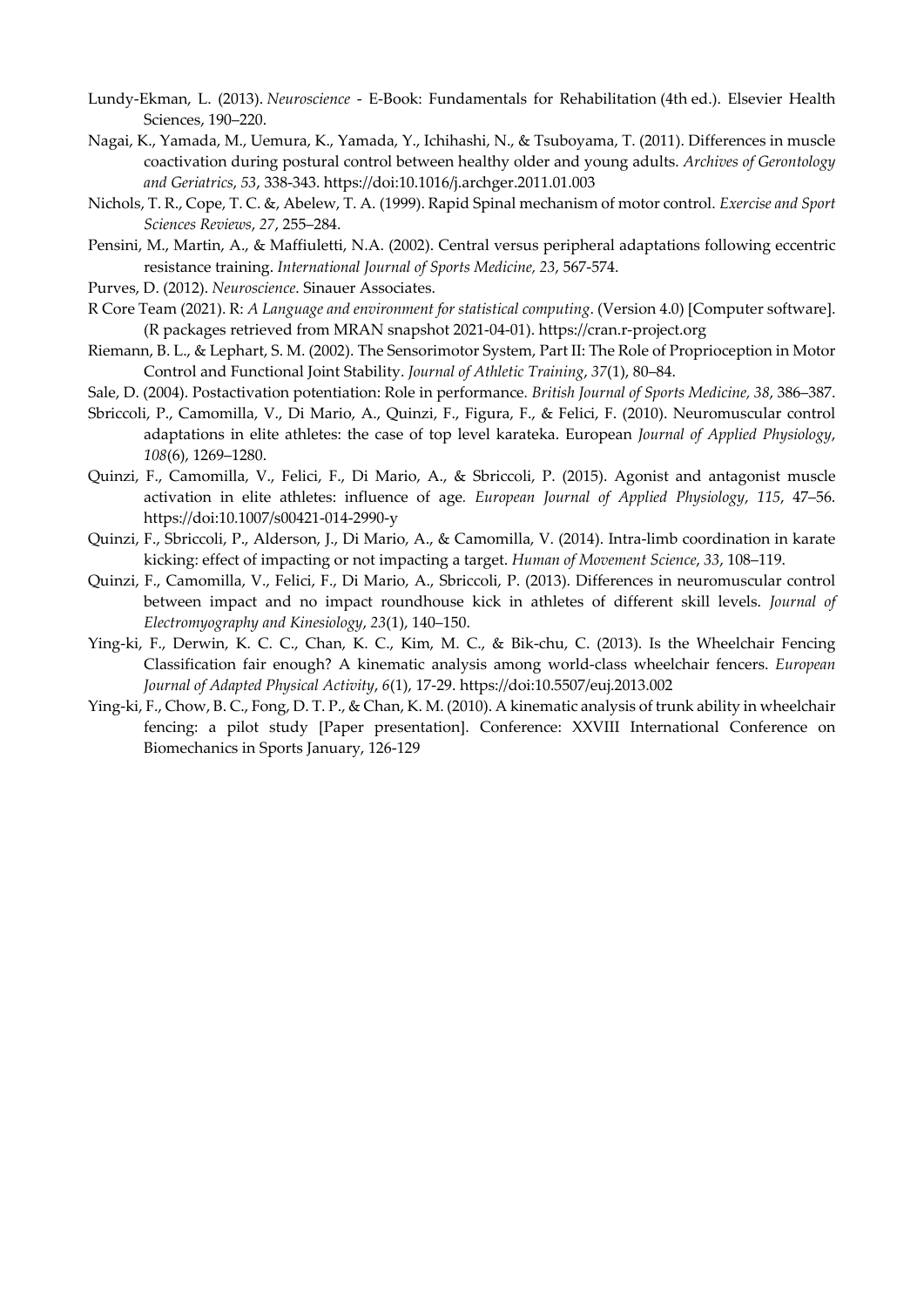# **PHOTO**



Photo 1. Fencing platform setting - acting on a visual stimulus.

# **FIGURES**



**Figures 1a, 1b.** Activation times of particular muscles to a visual stimulus (3 attempts in 1 set) in wheelchair fencers from Group A (1a) and Group B (1b).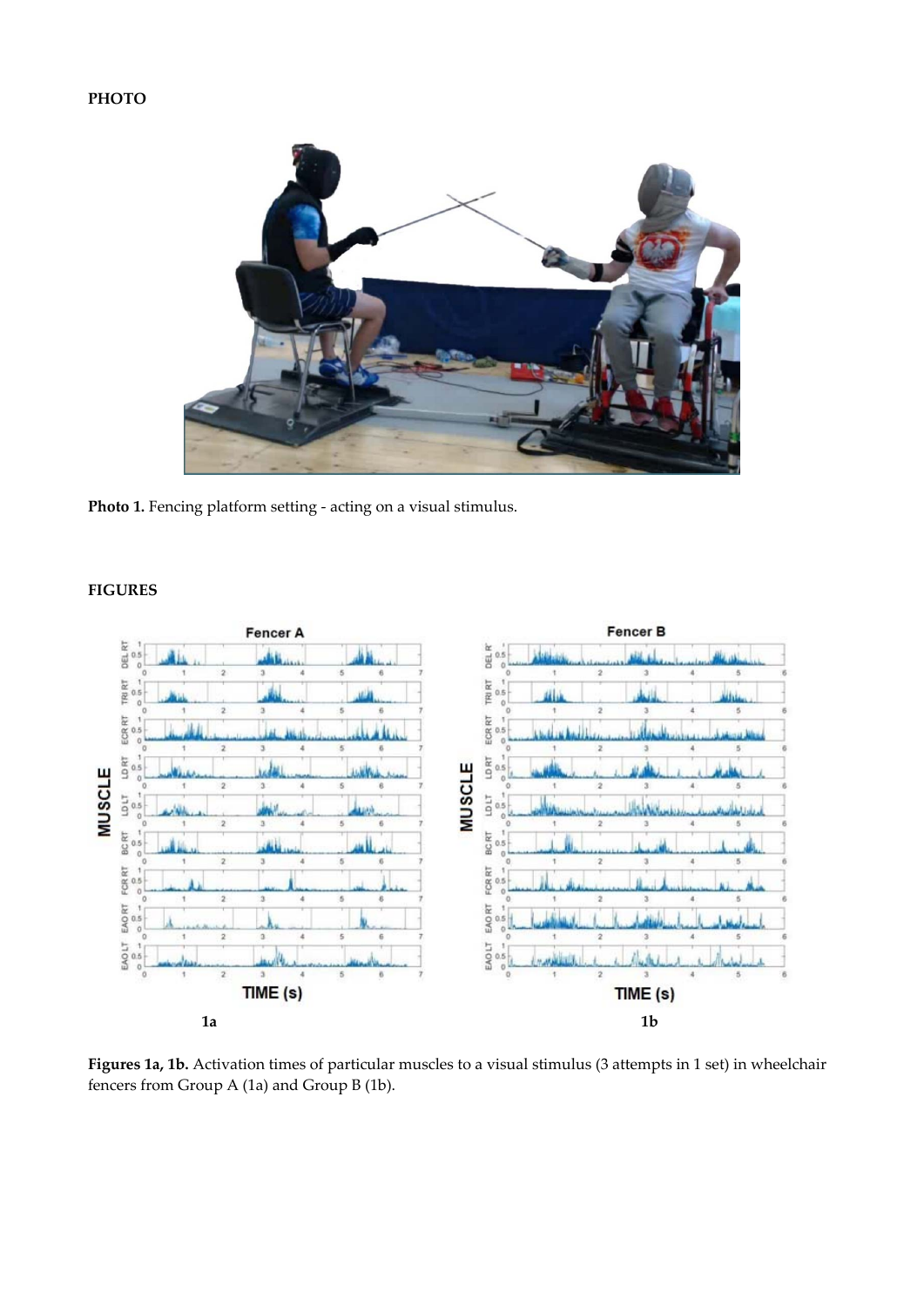

**Figure 2a.** Statistical analysis (Welch's t-test) of co-activation differences for forearm muscle pairs (ECR - FCR) activated to a visual stimulus in Groups A and B.

**Figure 2b.** Statistical analysis (Welch's t-test) of co-activation differences for upper limb muscle pairs (TRI - BC) activated to a visual stimulus in Groups A and B.

*Notes: ECR - extensor carpi radialis longus, FCR - flexor carpi radialis, TRI – triceps brachii, BC – biceps brachii* 



**Figure 2c.** Statistical analysis (Welch's t-test) of co-activation differences for right-side postural (abdominal and back) muscle pairs (LD RT - EOA RT) activated to a visual stimulus in Groups A and B.

**Figure 2d.** Statistical analysis (Welch's t-test) of co-activation differences for left-side postural (abdominal and back) muscle pairs (LD LT - EOA LT) activated to a visual stimulus in Groups A and B. *Notes: LD RT – latissimus dorsi of the right or the left side, EOA RT - external oblique abdominal of the right or the left side*